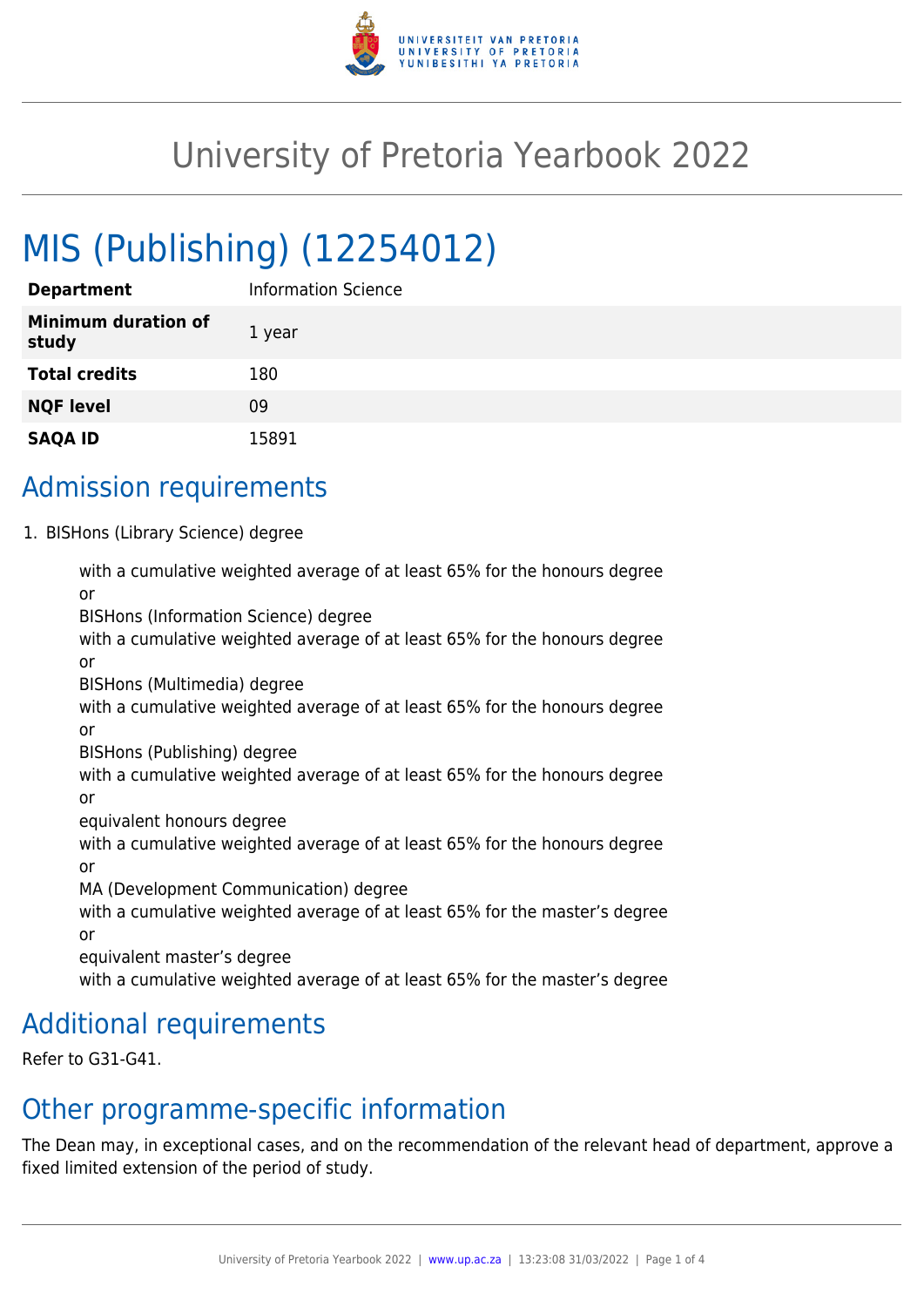

# Examinations and pass requirements

#### **Upgrading from a master's to a doctoral degree**

- 1. This EBIT faculty regulation should be read in addition to G41.
- 2. Upgrading from a master's to a doctoral degree can only be considered for exceptional students.
- 3. Application for upgrading can only be submitted after at least one year of study for the master's degree, but no later than two years.
- 4. The application for the upgrading must include the following:
- A letter from the candidate requesting the upgrade which includes a brief motivation.
- A progress report prepared by the candidate and supported by the supervisor on the work completed to date for the master's degree. The report must provide proof that the results obtained thus far are of such standard and scientific importance that it justifies its converting to a doctoral degree.
- All details regarding presentations during conferences and accepted publication(s) in internationally accredited and high impact journals must be provided in full.
- 5. A detailed explanation by the candidate of the intended doctoral project with an indication of the objectives of the project, methodology and the outcomes he or she intends to achieve with the project.
- 6. A recommendation of the supervisor with specific comment on the ability of the applicant as potential doctoral candidate as well as on the expediency and feasibility of the upgrading.
- 7. A report from at least one external referent. The supervisor should forward 2 nominations to the head of the relevant department for recommendation to the DD Research and Postgraduate studies who will appoint one referent.
- 8. A minimum of one journal article, where the candidate is the first author, in a high-impact accredited journal with an explanation by the supervisor with respect to the specific contribution made by the candidate.
- 9. A recommendation by the head of department.

The stipulations of the relevant Faculty regulations are applicable.

The Dean may, on recommendation of the relevant head of department, exempt a student from the examination on the dissertation.

The average mark awarded by all the examiners is the final mark, with the pass mark being at least 50%.

# Research information

#### Refer also to G39.

A student must by means of a dissertation prove that he or she is capable of planning, instituting and executing a scientific investigation. Unless the Senate, on the recommendation of the supervisor, decides otherwise, a student, before or on submission of a dissertation, must submit proof issued by a recognised academic journal that an article was submitted, to the Head: Student Administration. The draft article should be based on the research that the student has conducted for the dissertation and be approved by the supervisor if the supervisor is not a co-author. The supervisor shall be responsible for ensuring that the paper is taken through all the processes of revision and resubmission, as may be necessary. Conferment of the degree may be made subject to compliance with the stipulations of this regulation.

A dean may require, before or on submission of a dissertation, the submission of a draft article for publication to the supervisor. The draft article should be based on the research that the student has conducted for the dissertation and be approved by the supervisor concerned.

The supervisor should then have the opportunity to take the paper through all the processes of revision and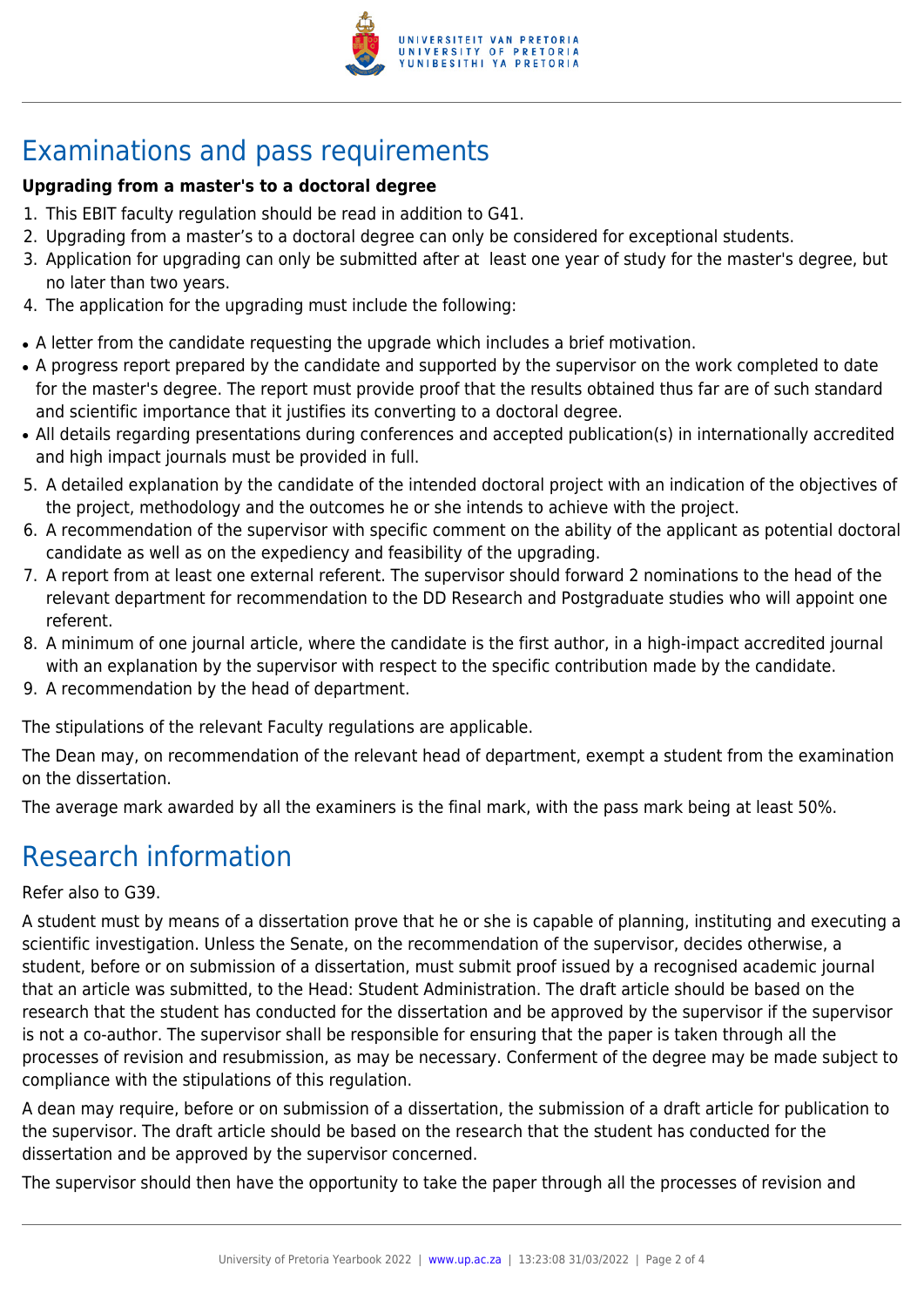

resubmission as may be necessary and/or appropriate in order to achieve publication.

The number of article that has to be submitted to an accredited journal on submission of a research master's dissertation should be one. At the latest, just before the department submits the final mark of a dissertation, a student should submit proof of submission of an article issued by an accredited journal, to the head of the department, for his/her recommendation to the dean. The submitted article should be based on the research that the student has conducted for the dissertation and should have been approved by the supervisor. The affiliations of both the student and supervisor should be listed as the University of Pretoria.

#### Refer also to G40.

With the exception of an honorary degree, a degree will be conferred on a student only if the student has complied with all the requirements for the particular degree and has reached the level of competence prescribed for the degree, and on condition that no one is entitled to any privileges pertaining to a degree before the degree has been conferred on him or her at a graduation ceremony.